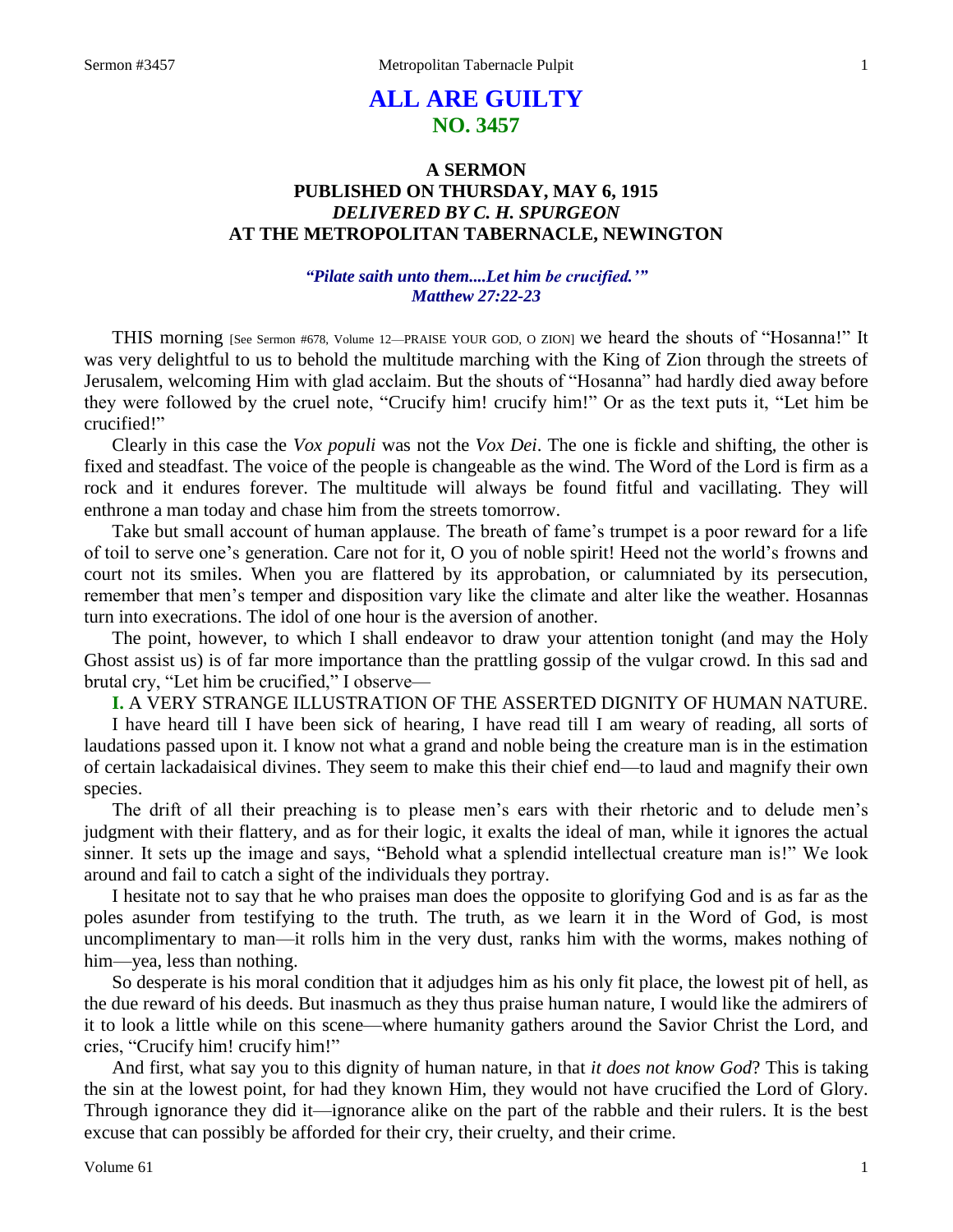But what an excuse! How humiliating! Here were men who did not know the God that made them! Why boast of intellect—the keen perception of the human mind in the face of such imbecility? They did not know the God that fed them! "The ox knoweth its owner, and the ass its master's crib," but Israel did not know her Lord, her King, her God.

He came with a thousand prophecies to herald Him, and He answered to them all. The simplest Sunday school child reading through the Old Testament can see that the Christ of the New Testament is He of whom the seers and the prophets spake in vision by the power of the Spirit. But here was human nature left to itself with the book in its hand, and totally unable to decipher the evidences or recognize the Messiah.

He came unto His own, and His own received Him not. You call this "bright-eyed human nature," and it cannot see the sun! You talk about its superior intelligence, and yet that which was an axiom to angels, *they* could not discern. Angels knew Him—how could they fail to know Him? But these eyes of men are so blinded with the mire of prejudice and the love of sin, that though the Godhead shone gloriously through the manhood of Jesus, they could not—*they would not* perceive Him to be the Christ.

And they put the Son of God, the Heir of heaven, to an ignominious death. Talk no more of wisdom! Boast you not of your sages! Cry not up your philosophy and your deep erudition! Oh! the bat has brighter eyes than you, and moles see more than do those men who, groveling in the earth, fail to perceive the Lord! Men knew not God Himself when He was incarnate in human flesh.

The sin, however, was of a deeper dye when men said, "Crucify him! crucify him!" Clearly, human nature *hated goodness in its most attractive form*. A flattering preacher once closed a glowing period with some such words as these—"O Virtue, you fair and lovely object, could you descend among men, and appear in your perfection, all men would prostrate themselves before you as a deity, and you would be beloved of all mankind."

What monstrous assumption! What an extravagant perversion of fact! Virtue did descend into this world and was incarnate. That incarnate Virtue they hailed not as "God," but as "devil." Instead of worshipping Him, they hounded Him even to death, and nailed Him to the tree. In our Lord Jesus Christ there was perfect virtue. You cannot detect an error. No, neither an excrescence or a deficiency.

Yet virtue consists not merely in abstaining from harm, but it involved the exercise of every faculty in doing good. His character was matchless and His goodness was set in the most attractive sphere, for, mark you, it was not virtue in majestic mien, like that of Lycurgus, enacting laws and administering the prerogatives of government. Or like that of Moses writing upon the tables of stone, statutes and ordinances of infinite verity, having the sanctions of God with consequences of faithful indemnity or of fearful penalty.

His was virtue in the attitude of lowly service, with the emotions of tender sympathy, proving itself by acts of unfailing benevolence. He did not come to tell men they must do this and that, but He came to show them and to teach them how to do the will of God from the heart. It was virtue irradiated with pity, adorned with patience, bejeweled with richest love—ever and anon kindly affectioned. His was benevolence more rare, for it was unique. Never was there greater love than that of Christ.

Sometimes virtue becomes repulsive to men because of its sternness—they cannot bear a perfect law if, like that of Draco, it should be written in blood. But here was Christ, all affable and amiable—a man among men. He was with them at their wedding feasts and with them at their funeral rites. He was to men a brother, and He showed and proved Himself such indeed.

Yet, for all that, virtue thus comely, thus embellished, thus familiar in the habitations of mankind, He was disliked, abhorred, and hunted to the death. Sometimes men oppose goodness if they see it in high places—they will envy the rank and therefore, forget the virtue. But here was the Christ of God in lowliness, wearing the peasant's garb—eating the bread of the people—poor, ay, so poor that He had not even so much wealth as the fox that has its hole or the bird that has a nest where to lay its head.

Surely virtue which condescended to such a condition ought to have secured the admiration of mankind! And Christ had laid aside all His princely power. He did not come as a King with sovereign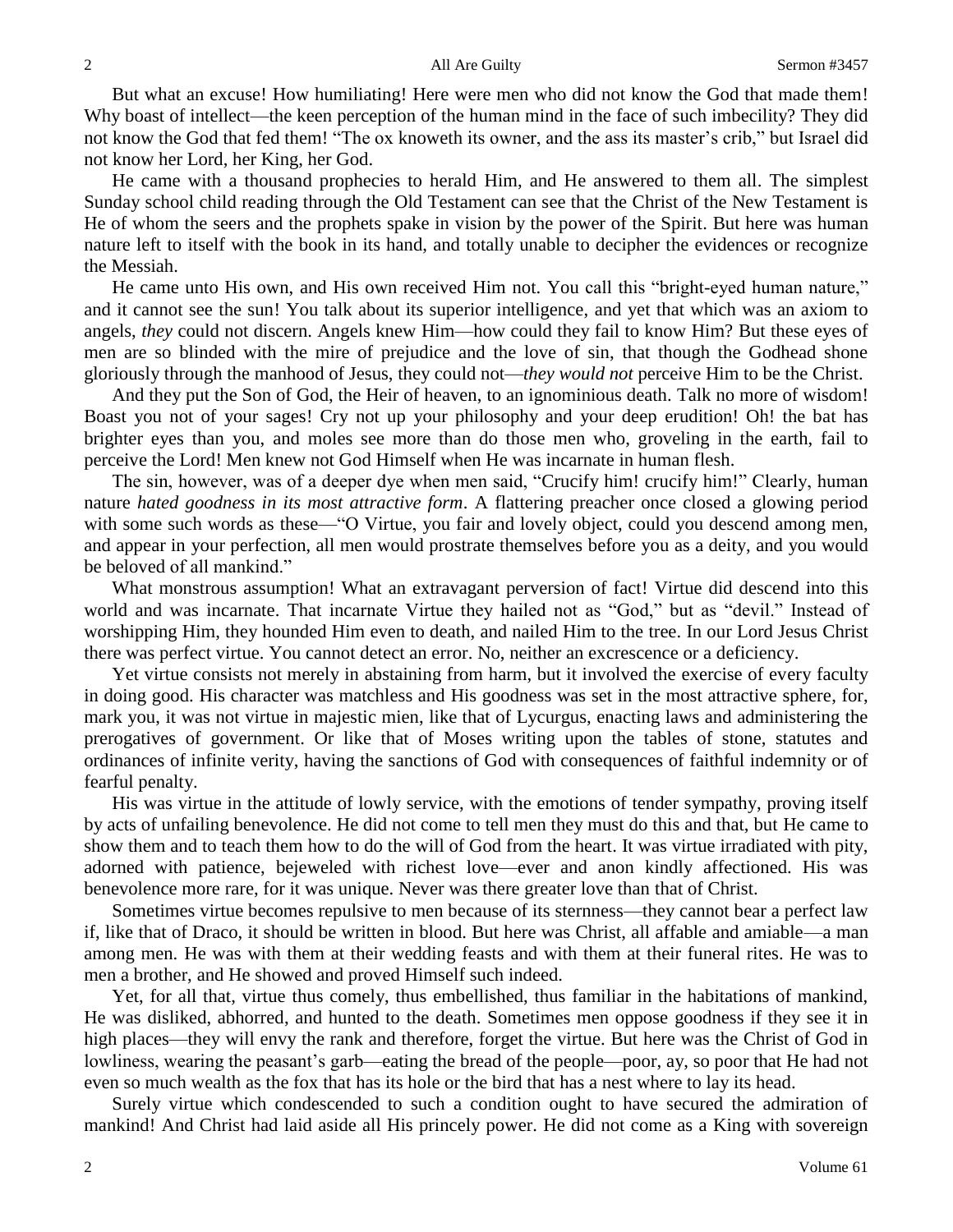### Sermon #3457 All Are Guilty 3

rule, to compel men to do His bidding. Sometimes men will revolt against that which seems to coerce them. They say they will be drawn, but they will not be driven. But Christ was no driver. As a shepherd goes before his sheep, so He gently led the way.

And yet, perfect, immaculate virtue—virtue enshrined in everything that was attractive—without anything that ought to have excited animosity. Incarnate virtue. How did it fare? Hear then, O you that boast of human dignity and the glory of human nature!—this Holy One was made the central object for all the arrows of malice and of spite. He in whom these excellencies were exhibited had for His reward of honor the cry, "Let him be crucified." O poor fallen human nature—what do you say to this?

I impeach humanity again of the utmost possible folly, because in crucifying Christ, *it crucified its best friend*. Jesus Christ was not only the friend of man, so as to take human nature upon Himself, but He was the friend of sinners, so that He came into the world to seek and to save that which was lost. The only errand that Christ pursued in life was an unselfish one. Everybody could see that.

He neither hoarded wealth, nor gained high places in the government. Neither did He seek popular esteem. He saved others, but for Himself, He reserved nothing. He gave up all for the sons of men. Yet when they could clearly see that the best and most self-denying of all philanthropists was before them, they treated Him as a criminal, and nail Him to a cross.

What a friend He was to those who conspired against Him as a foe! How generously He had espoused the cause of those very people who now turned upon Him and said, "Let him be crucified." He had healed their sick. He had raised their dead. He had opened the eyes of their blind and He had restored the withered limbs of their paralyzed. For which of these things did they crucify Him?

He was evermore the people's friend, the champion of the populace. He came to break oppression, to set the captive free, and all that heard Him must have known that He was the great prophet of liberty, the uplifter of the fallen, the destroyer of everything that was oppressive, unjust, or even unmerciful. Still, though never man was such a friend as He, this stupid world, this worse than swinish world, must put its best friend to death. O humanity! Blush for yourself, lest angels blush at your impiety and even devils laugh at your infatuation.

Then there was this about human nature—*it destroyed its best instructor*. The teaching of our Lord Jesus Christ, by the confession of His enemies, was too sound to be disparaged and He was too wise to be entangled in the meshes of their controversies. He never taught tyranny. Commend me to a single sentence in the whole of Christ's teaching that would make a despot sit more steadfastly upon his throne.

He never taught anarchy. Find, if you can, a single word that would make men burst the bonds of righteous fidelity and lead lawless lives. He taught no asceticism that would denude life of wholesome pleasure or healthful enjoyment. Far, far was He, on the other hand, from teaching any libertinism that would tolerate anything that is unclean, unchaste or impure, in word or deed.

His teaching was for man—instructing him in what was best for him to do, how it was best to do it, and in what was necessary for his own good that he should eschew and avoid. "Never man spoke like this man!"

I was in the Hall of Philosophers a little while ago, where were the busts of Socrates, and Plato, and Solon, and all the great men of former ages. But if they were all put together, of what small account were the maxims that they taught mankind for the promotion of real happiness and true goodness? Why, the sum total is nothing in comparison with that one sermon of the Christ of Nazareth which He preached upon the Mount. That one sermon put into the scale outweighs the wisdom of Greece and Rome.

And yet, when the man had come who unselfishly, lovingly, tenderly, wisely would lead our fallen race into the paths of holiness and onward to the goal of perfect happiness, what did humanity do but grind its teeth, and gather up its weapons and say, "Away with such a fellow from the earth—it is not fit that He should live!" Alas, human nature! How demented and imbecile you are! The very beasts might lay claim to more sagacity and shrewdness than you have.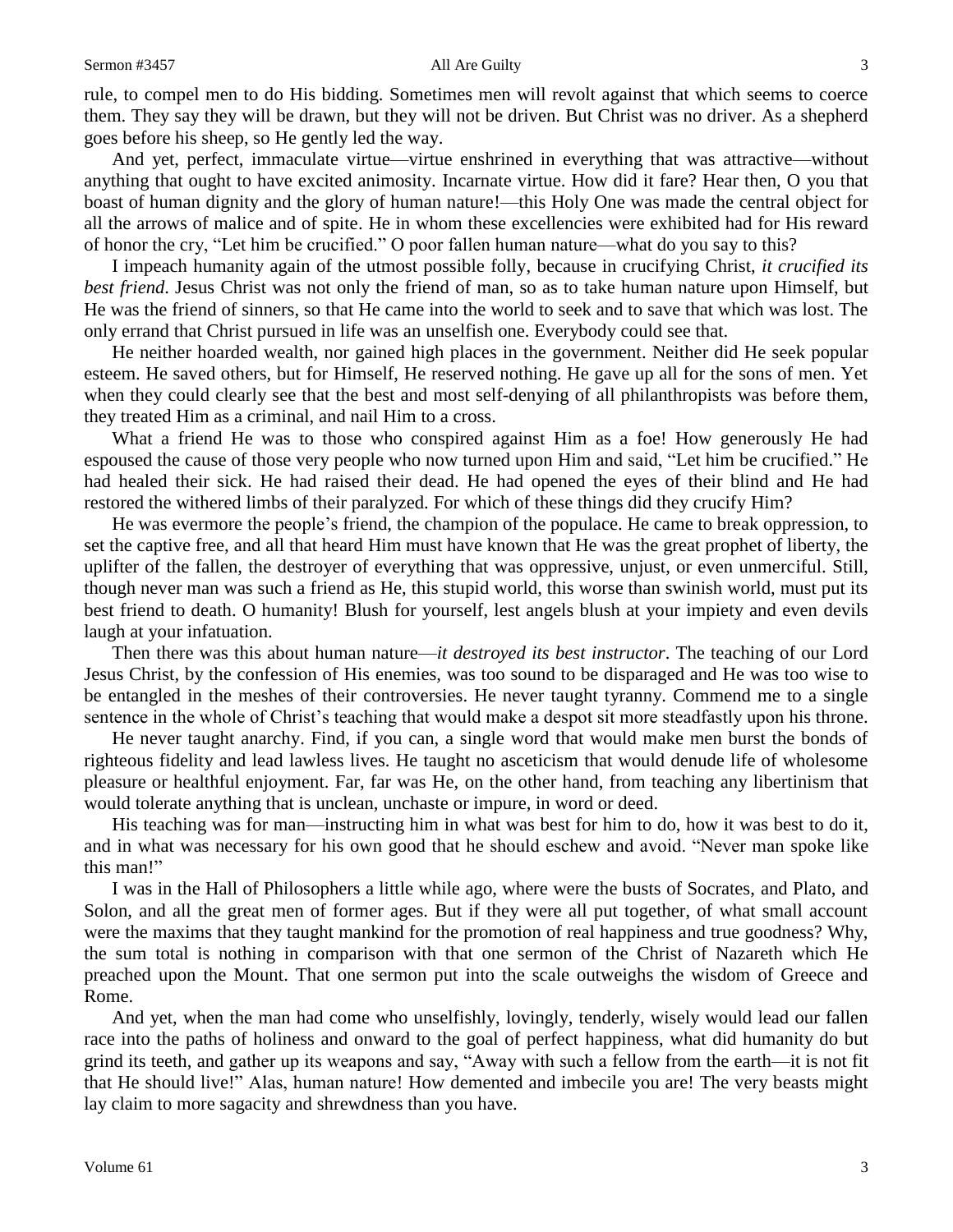Then, too, those who boast of human nature, might, perhaps, say that the multitude on that occasion were not so much to blame as the priests, for the priests persuaded the people. Ay, sirs, I grant you that. But I suppose priests are human, though I sometimes question it. Surely, if ever a man comes to be near akin to a devil, it must be when he assumes to be a priest, and to have the power to open and to shut the gates of heaven and hell.

I would rather any day a man call me a demon than a priest. There is something so degraded, so detestable in the profession of a priest that my soul loathes it. I would tear off the last rag of priestcraft that ever stuck to my flesh and feel it to be like that tunic of fire which burned into the flesh of the heroes of old. Away with it!

But what must men be—what must human nature be that it submits to priests? I say you degrade human nature further when you say they put Christ to death because they submitted to the persuasions of the priests. It is true, but where is the manhood of man, that he will be led by the nose by a fellow man, who chooses to put on a strange, uncouth garb, and feign himself the messenger of God, while he perverts the oracles of God and teaches lies? When will the day come that human nature will prove itself to have pure mettle and manly spirit in it by shaking off the horrible iniquities of priestcraft?

Set this crime down to priestcraft, if you will. The priests do conspire—they always did and always will conspire to set the people against God and against Christ. But where is manhood that it should put itself beneath the foot of such a thing—a thing that men call a priest? Shame on you, human nature, that you should became so abject as to be the football of a priest, and submit yourself to an order which sacrilegiously usurps divine authority, and insolently tyrannizes over human conscience.

I must close this indictment against human nature with its vaunted dignity by accusing it of *wanton cruelty in slaying a defenseless man*. Who ever thought it to be other than dastardly to strike a man who will not defend himself, or to smite one who, being smitten, only turns the other cheek?

Cowardice! Cowardice! Cowardice, craven, base, lies at your door, O humanity! The Christ who was like a sheep—harmless and defenseless—was treated as if He had been one of the wild beasts of the forest. Who could have had the heart to smite Him who gave His back to the smiters and His cheeks to them that plucked off the hair?

O humanity! If I stand at the bar to impeach you, I scarce know where to commence the indictment, and having commenced it, I know not where to close it. How fallen, dishonored, infamous are you, O humanity! Low, depraved, heinous, indeed, have you become that you could put the Messiah Himself to death, and crucify the Lord of Glory.

Passing onward, I shall now occupy a few minutes as I—

**II.** ENDEAVOR TO CLOSE THE DOOR AGAINST CERTAIN SELF-RIGHTEOUS DISCLAIMERS.

I think I hear one and another of you say, "But I would not have done so. I will not allow that my nature be so corrupt or abandoned." Hark you,, friend! Is not your self-esteem a little suspicious? Of whom were you born but of a woman, as they were? Your circumstances may be somewhat different. Praise your circumstances, not yourself, for had you been in their circumstances, you would have done the same.

It is suspicious, I say, when a man begins to say, "I am better than these." Why, this is just what those very persons, the priests of old, pretended. What said they but this, "We will build the sepulchers of the prophets whom our fathers slew, for had we lived in our fathers' day, we would not have slain them." And by that very speech of theirs—that self-righteous speech—the Lord Jesus said that they proved that they were the true sons of their fathers. When men begin to plead that they're so much better than others, that they would not have done such things, the suspicion crosses one's mind that they know not what spirit they are of. Certainly they are rather proud in heart than humble in mind.

But now what would you have done if you had been there. A French king who once heard this story said, "I wish I had been there with ten thousand of my guards! I'd have cut the throat of every man of them." Just so. No doubt that is what he would have done—and in so doing he would have crucified the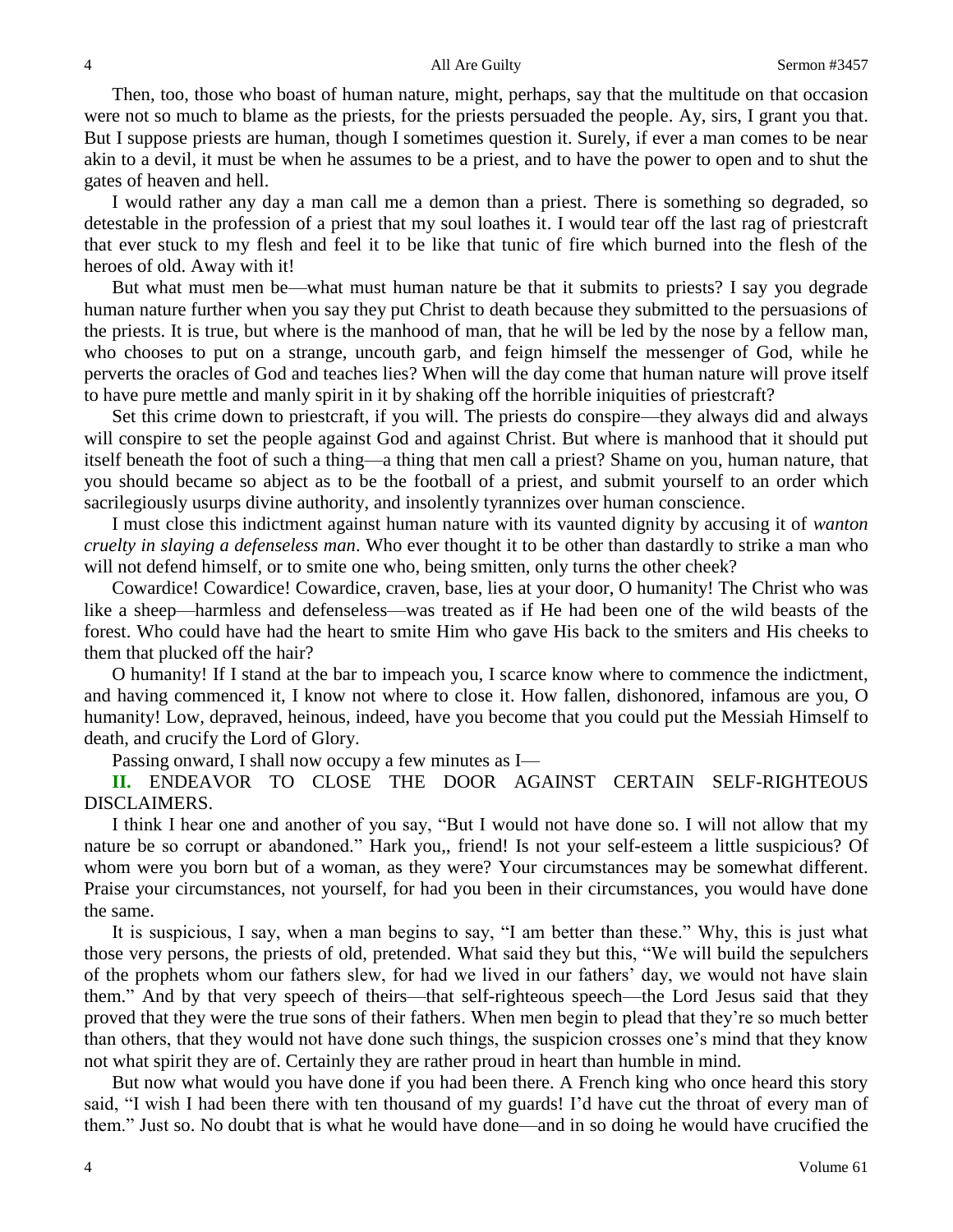### Sermon #3457 All Are Guilty 5

Savior in the worst possible way, for he would have implicated the Savior in a bloody massacre, which had been to Christ a worse crucifixion, if worse could be than which He did suffer. Outspake the man in the truth and honesty of his soul, and he confessed that he would practically have crucified the Savior.

"But" says one, "I would have spoken for Him, had I been there." Yes, and do you speak for Him now? "Well, I would not hear Him maligned," says one. But suppose your life depended on it, or your office, or your fame? I will tell you what you would have done—you would have spoken for Him, like Pilate, and washed your hands and said, "I am innocent of the blood of this just person. See ye to it."

You would have gone no farther than that, I warrant you, unless your heart was renewed—unless Christ had changed your heart, and I am not dealing now with renewed human nature, nor with changed hearts—I am speaking of that which is originally in us men. And if we had gone as far as Pilate, I fear there is not one of us but would have gone farther.

To come to close quarters with you, dear hearer, if you are an unsaved, unregenerate man, I will ask you what you have done already. Perhaps I speak to some here who have made a sneer at the Gospel. You have been accustomed to ridicule it, and when you have heard of anyone who has been peculiarly bold in the service of Christ, without inquiring whether your verdict was true or not, you set him down at once as being a hypocrite, a fanatic, or a fool.

Now, I ask you whether that spirit which leads you to malign the Christian is not precisely that spirit which led others to condemn the Christ, and to say, "Crucify him! crucify him!" In one age they nail men to a cross of wood. In another age, when they cannot do that, they hold them up to contempt—the spirit is just the same.

There lived a man a hundred years ago in this land whose whole life was spent in the service of Christ—a man of gigantic talents, who attracted thousands to listen to his ministry—a man who never spent a farthing of worldly pelf, but lived to win souls, to feed the poor and bless the sick. Now that man, Whitefield, was so abused, and traduced, and slandered, that even Cowper, when he sung his praises, had to begin them thus—

### *"Leuconomus (beneath well-sounding Greek, I hide a name, a poet must not speak)."*

Though he proceeds to speak highly of him, he does not mention his name, except under the Greek form. And so there have lived in this world men of whom the world was not worthy—and the only return they have had has been abuse. What is this but the same spirit which crucified the Lord?

But you tell me you have persecuted nobody and you have ridiculed nobody? I am glad to hear it, but what is your standing now with regard to the Christ of the Gospel? Are you trusting in Him? Are you relying on Him as your Savior? Have you given up all your good works and are you depending upon what He has done?

Do you answer, "No"? Then I tell you, you are crucifying Him. You are rejecting Him in the point on which He is most jealous—you are setting up yourself your own savior in opposition to Him—and this is to Him a worse grief and a direr insult even than the nailing of Him to the accursed tree.

Oh! but you say you have not set up any righteousness of your own. You don't think at all about the matter—you don't care about it. Be it so, then, according to your own admission, albeit the Pharisees would give thirty pieces of silver for Him, you would not give twopence for Him. There is the only difference.

You have the Gospel brought to you and when you hear it, you criticize the speaker—that is all. You have the Bible, and when you get it, you bind it in morocco—and put it on a shelf and never read it. And perhaps, many of this congregation, though living in the land of Gospel light, are quite ignorant of what the Gospel is.

Oh! sirs, is not this to crucify Him? This is to ignore Him and this is not only to kill Him, but to bury Him. You have wrapped Him in the winding sheet and laid Him in His grave as best you can. You have,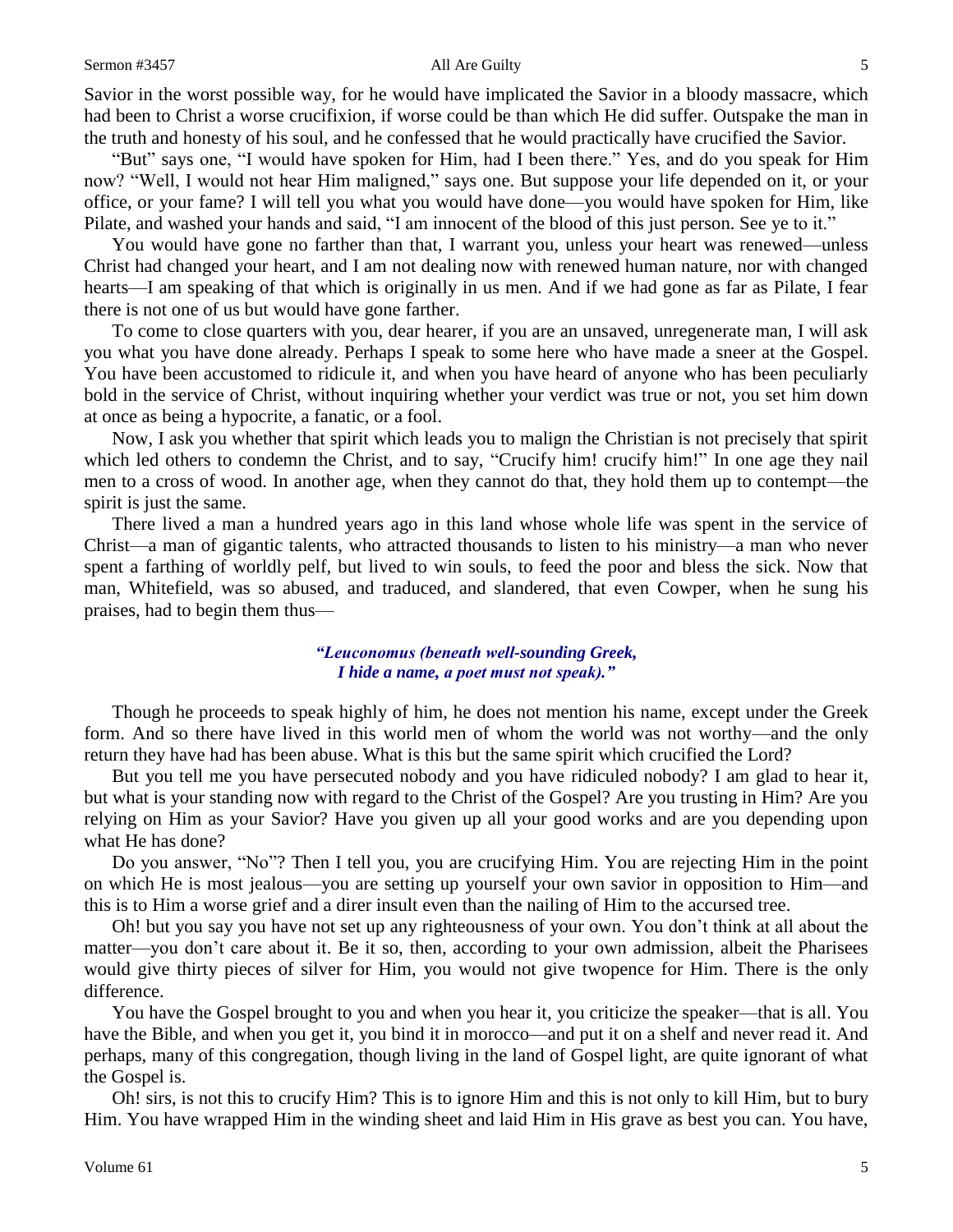in fact, said, "It is nothing to me. I care not for His book, nor His people, nor His cross, except it be an ornament after the way of the world's church—but as to the essence, and marrow, and truth of the thing, I will have none of it." Oh! this is the cry of many, and while they so cry let them not hope selfrighteously to excuse themselves.

But I address some tonight who would shudder at all this, and say, "Oh! sir, I have neither persecuted His people nor thought lightly of Him. Neither have I been negligent concerning Him, for oh! I long to be saved by Him. I seek His face day and night, and confess my sins into His ear, and I ask for pardon through His blood."

Beloved, I am glad to hear you say this, but I must ask you a question too. Have you ever doubted whether He could save you? Do you doubt now whether He is willing to save you? Ah! then you crucify Him, for there is nothing that so grieves Him as that unkind, ungenerous thought that He is unwilling to forgive. This touches Him in the heart. This pierces His heart as with a spear, for you to think that He will not, or cannot, pardon you.

Be guilty of this no longer. Satan told you it was humility—nay, but it is dishonoring your Savior. Come, poor awakened sinner, full of guilt, and full of fear, and say, "I do believe. I will believe that He is both able and willing to save me." Then, but not until then, may you be able to say, "I have not crucified Him."

Now I shall leave that, more especially to address—

**III.** THOSE WHO HAVE CONFESSED THE SIN OF CRUCIFYING CHRIST AND HAVE RECEIVED PARDON FOR IT.

Beloved, we are coming to the table of the Lord. With what profound emotions should these meditations fill our breasts as we observe this ordinance? When we remember that our sins did crucify Christ (for He would not have needed to have died if we had not sinned), we ought to think of it with deep repentance.

> *"'Twas you, my sins, my cruel sins, His chief tormentors were: Each of my crimes became a nail, And unbelief a spear.*

*"'Twas you that pulled the vengeance down Upon His guiltless head; Break, break my heart, yea, burst mine eyes, And be my coldness dead."*

Oh! what a sorrow to think we stabbed our friend in the heart. For our sake He died. There was a little bit of poetry some of us used to repeat at school, "The death of Gellert." When the Welsh chieftain found that in hot-blooded haste he had slain the hound that had saved his child, he wept right bitterly. That was for a dog.

If you went home tonight and found that you had by some mischance killed your friend, and he had died, and by his death had saved your life, I know you would treasure up his memory. But it is the Christ of God that you and I have murdered by our sins. They say, in old tradition, that as often as ever Peter heard a cock crow, he was accustomed to weep. And as often as we come to this table, we might very well be accustomed to weep, too, to think that our sins made our Savior bleed.

Then what a holy jealousy should stir within us! If my sins did this, by God's Holy Spirit's help, there shall be an end of my sins. Away with you, ye murderers, I will not spare you!—neither the pleasurable sin, nor the profitable sin, nor the fashionable sin, nor the little sin, as men call it. I cry, "Revenge!" against my sins and slay the murderers too. Oh! ask for grace tonight that you may put sin to death.

And once more, when we remember that our sins crucified Him, how it ought to waken in our souls a devout resolution that we will crown Him! Did they say, "Crucify him! crucify him!"? Then our voice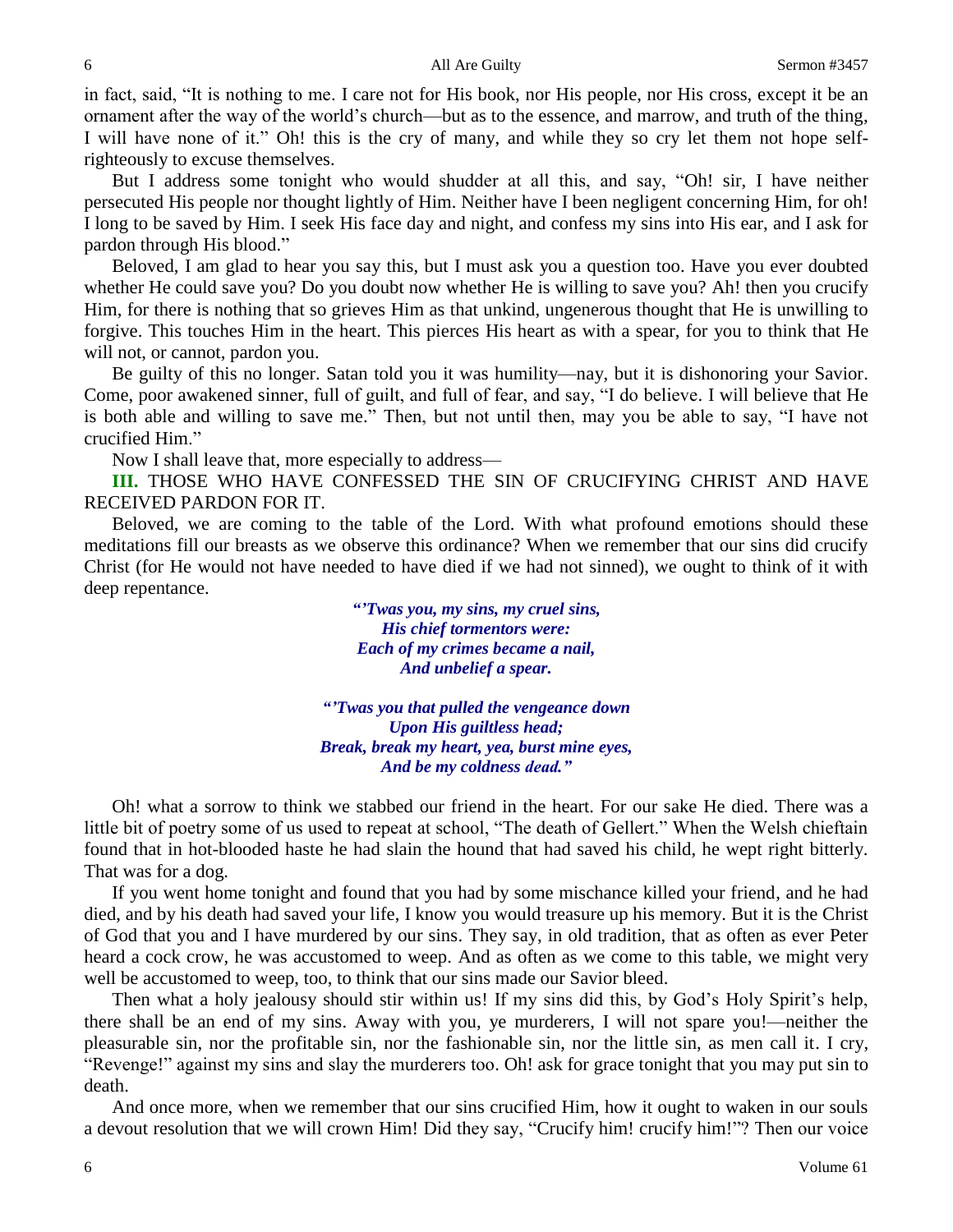shall be still louder," Crown Him! Crown Him! Crown Him!" And does a ribald world still say, "Crucify him!"? Then we who have received the second birth will say, "Crown Him! Crown Him! Crown Him!"

The world still clamors, "Crucify!" Go forth, you sons of God, and proclaim the coronation of the Christ who once wore the crown of thorns. Blush not and be not afraid to defend Him before His adversaries, for He will soon come to put His adversaries to shame, and on His head shall His crown flourish forever.

I would, coming to this table tonight, speak thus to my heart—O my soul, was Jesus put thus to suffering for you? Then what can you do for Him? Have you an unbroken alabaster box in all your possessions? Then bring it out now. Can you not devise some new way by which you might serve Him, yet so as to bring yourself to the pinch to bear much sacrifice with stern self-denial?

Come, my soul, do something that you may glorify Him. Give to His cause. Help His poor. Speak to His wounded ones. Console His distressed people, lay yourself out for Him. Are there any members of this church that are doing nothing for Jesus? Oh! I pity you, my dear brothers and sisters, if you are idle! But while I cannot suggest to you what to do, I pray the Lord to put it into your hearts tonight to do something more than you have ever done to honor Christ.

You need not tell anybody about it—the less said about it the better. Go and do it, not letting your left hand know what your right hand does. Go and weave some crown for Him, though it is but of the poor fading flowers of your heart's love. Do go and honor Him. You cannot wipe out the dishonor you have caused Him in your former estate, but you can do something—you can bring Him honor as long as you have any being by bringing others, through the help of His blessed Spirit, to love and honor Him.

God grant us a refreshing season at the communion table—may we have the company of the King Himself.

Now are there any here that confess their guilt in the death of Christ? Then let me say to every sinner here, if you will look to Him that was pierced, you shall live. There is only one look at Jesus that is needed to give you pardon. "He that believeth on him is not condemned." You have nailed Him to the cross—now look at Him. Moses hung the serpent on the pole—then looked himself and bade all Israel look. I, who had my share in crucifying Him, do look tonight. He is all my salvation—I trust in nothing else. Look you, then—aye, look you!

God help you now to look, each one, and you are saved. God grant it, for Christ's sake. Amen.

### **EXPOSITION BY C. H. SPURGEON**

### *JOHN 1:19-33; 19:1-16*

### *JOHN 1:19-33*

**Verses 19-28.** *And this is the record of John, when the Jews sent priests and Levites from Jerusalem to ask him, Who art thou? And he confessed, and denied not; but confessed, I am not the Christ. And they asked him, What then? Art thou Elias? And he saith, I am not. Art thou that prophet And he answered, No. Then said they unto him, Who art thou? that we may give an answer to them that sent us. What sayest thou of thyself? He said, I am the voice of one crying in the wilderness, Make straight the way of the Lord, as said the prophet Esaias. And they which were sent were of the Pharisees. And they asked him, and said unto him, Why baptizest thou then, if thou be not that Christ, nor Elias, neither that prophet? John answered them, saying, I baptize with water: but there standeth one among you, whom ye know not; He it is, who coming after me is preferred before me, whose shoe's latchet I am not worthy to unloose. These things were done in Bethabara beyond Jordan, where John was baptizing.*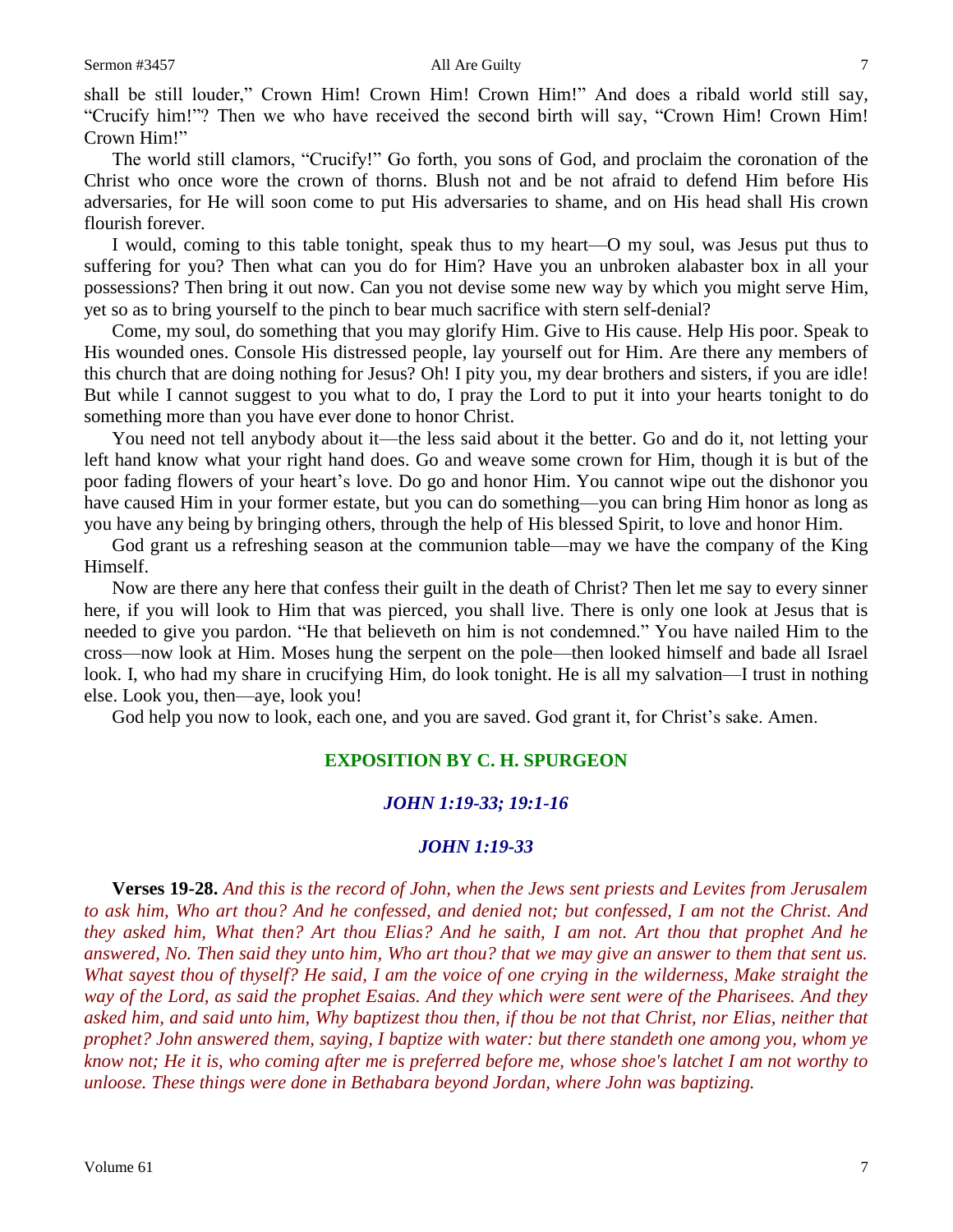Was that the place where the Israelites crossed the Jordan? It is said to have been so, and truly this is the place where we cross the Jordan too—come out of old Judaism into the true faith of the revealed Christ.

**29.** *The next day John seeth Jesus coming unto him, and saith, Behold the Lamb of God, which taketh away the sin of the world.* 

I think I hear the Elijah-like tones of that son of the desert, "Behold the Lamb of God, which taketh away the sin of the world."

**30.** *This is he of whom I said, After me cometh a man which is preferred before me: for he was before me.* 

Ah! how infinitely before John. How before him having no beginning of days, before him in His exalted nature, before him in His superior rank and office!

**31.** *And I knew him not: but that he should be made manifest to Israel, therefore have I come baptizing with water.* 

It was by baptism that the Christ was to be known. John knew more of Jesus Christ than anybody else, yet he did not know Him to be the Lamb of God until he had baptized Him.

**32-33.** *And John bare record, saying, I saw the Spirit descending from heaven like a dove, and it abode upon him. And I knew him not: but he that sent me to baptize with water, the same said unto me, Upon whom thou shalt see the Spirit descending, and remaining on him, the same is he which baptizeth with the Holy Ghost.*

I doubt not that John had assuredly guessed that Jesus was the Person, but he had nothing to do with guesses—he was a witness for God and he could only speak as God revealed things to him.

### *JOHN 19:1-16*

**Verses 1-3.** *Then Pilate, therefore, took Jesus, and scourged him. And the soldiers platted a crown of thorns, and put it on his head, and they put on him a purple robe. And said, Hail, King of the Jews!*

Just as they were gathered to say, "Ave Imperator"—"Hail emperor"—so imitating that word which they applied to Caesar, and applying it to Jesus in mockery, "King of the Jews," the utmost scorn was thrown into the last word, "of the Jews." There had been a general tradition that there should arise among the Jews a king who would subdue the nations—and the Romans jested at the very thought that they should be conquered by the leader of such a despised race as the Jews, and so they said, "King of the Jews."

**3-4.** *And they struck him with their hands. Pilate therefore went forth again, and saith unto them, Behold, I bring him forth to you, that ye may know that I find no fault in him.* 

That is the second time he said it. He had declared it before—in the  $38<sup>th</sup>$  verse of the previous chapter we read, "I find in Him no fault at all." And now again, "That ye may know that I find no fault in him." "Then came Jesus forth"—you can see Him going down the steps out of Pilate's Hall into that same courtyard—"wearing the crown of thorns and the purple robe. And Pilate saith unto them"—"Ecce Homo"—"behold the man." He does not call Him king—he only gives Him the title of man. As if to say, "How foolish are you to think there is any danger from Him—look at Him in all His suffering and shame."

**5-6.** *Then came Jesus forth, wearing the crown of thorns, and the purple robe. And Pilate saith unto them, Behold the man! When the chief priests therefore and officers saw him, they cried out, saying, Crucify him, crucify him. Pilate saith unto them, Take ye him, and crucify him: for I find no fault in him.*

That is the third time. It was well that he who had the principal hand in the slaughter of the Lamb of God should make his report that He was "a Lamb without blemish and without spot" and therefore, fit to be presented in sacrifice before God. For the third time he does acquit Him. The Jews answered him, "We have a law"—it may not be your law—"and by our law he ought to die because he made himself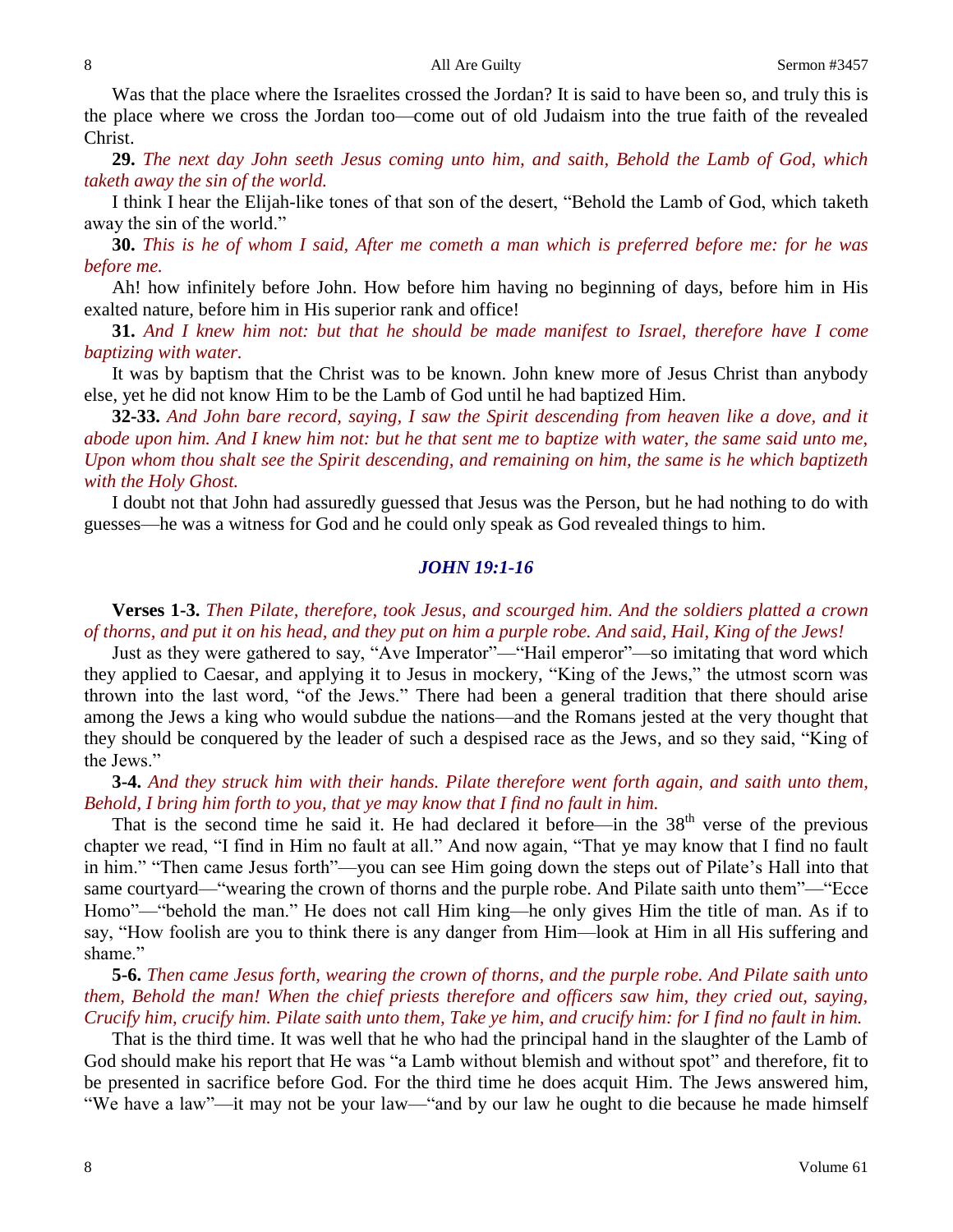the Son of God." This is a reviving of the charge of blasphemy which they had brought against Him in the palace of the high priest.

**7-8.** *The Jews answered him, We have a law, and by our law he ought to die, because he made himself the Son of God. When Pilate therefore heard that saying, he was the more afraid!*

It shows he was afraid all along—the coward—the vacillating coward—and now a fresh superstition seizes upon him. He believed, as a Roman, in gods many. "What?" he said to himself. "What if, after all, I should have been torturing a divine Being, a God who has come among men in their likeness?"

**9-10.** *And went again into the judgment hall, and saith unto Jesus, Whence art thou? But Jesus gave him no answer. Then saith Pilate unto him, Speakest thou not unto me? knowest thou not that I have power to crucify thee, and have power to release thee?*

And he trembled with fear, "and went again into the judgment hall," taking his prisoner with him you can see the two sitting there alone—"and saith unto Jesus, 'Where are You from? Tell me now, what is Your character, Your origin, Your rank?' But Jesus gave him no answer." Pilate's day of grace was over. He had had his opportunity, but that was now ended—there was no answer.

It is a very solemn thing when God gives no answer to a man—when a man turns to Scripture, but there is no answer—when he goes to hear the voice, but there is no voice from the oracle for him. And when he even bows the knee in prayer, but gets no answer. The silence of the Christ of God is very terrible. "Then saith Pilate unto him," with all the pride of a Roman in his face, "Speakest thou not unto me? knowest thou not that I have power to crucify thee, and have power to release thee?"

### **11.** *Jesus answered, Thou couldest have no power at all against me, except it were given thee from above: therefore he that delivered me unto thee hath the greater sin.*

"You have the power to execute the sentence, lent to you from heaven, but he that brought Me here, and laid the charge against Me, even Caiaphas, as the representative of the Jews, has the greater sin." And then the Blessed One closed His lips, never to open them again until on the cross. From this time, "like a sheep before her shearers," He is dumb.

Notice that even though that word is the word of the Judge who judges Pilate, who judges the Jews, yet there is a strain of the gentleness of His character about it, for though He does virtually declare Pilate guilty of great sin*,* yet He says there is a greater, and while there is no apology for Pilate, yet He puts it softly.

## **12.** *And from thenceforth Pilate sought to release him: but the Jews cried out, saying, If thou let this man go, thou art not Caesar's friend: whosoever maketh himself a king speaketh against Caesar.*

One of the Herods had put upon his coins the name, "Caesar's friend," and so they quoted the title which one of their kings had taken, and they tell Pilate that he will not be the friend of Tiberius. Here was a sore point with Pilate. He knew that just then Tiberius was gloomy and morose, too ready to catch anything against his servants—and the man by whose influence Pilate had come into power had just then lost all influence at court. So he was afraid it would be his disgrace and discharge as governor if the Jews brought a charge against him to Tiberius. Therefore he trembled.

**13.** *When Pilate, therefore, heard that saying, he brought Jesus forth, and sat down in the judgment seat in a place that is called the Pavement, but in the Hebrew, Gabbatha.* 

The usual form of the Roman judgment place, in the open air, with a stone pavement, and a raised throne.

**14-15.** *And it was the preparation of the passover, and about the sixth hour: and he saith unto the Jews, Behold your King! But they cried out, Away with him, away with him, crucify him. Pilate saith unto them, Shall I crucify your King? The chief priests answered, We have no king but Caesar.*

"To crucify your King." In bitter sarcasm—"You call Him, King, and ask to have Him crucified?" "The chief priests answered, 'We have no king but Caesar.'" Verily they thus proved the truth of that word, "The scepter shall not depart from Judah, nor the lawgiver from between his feet until Shiloh come." And here He was sent of God. He had come at last, for the scepter has evidently departed from Judah, and these men are crying, "We have no king but the alien monarch, the all-conquering Caesar."